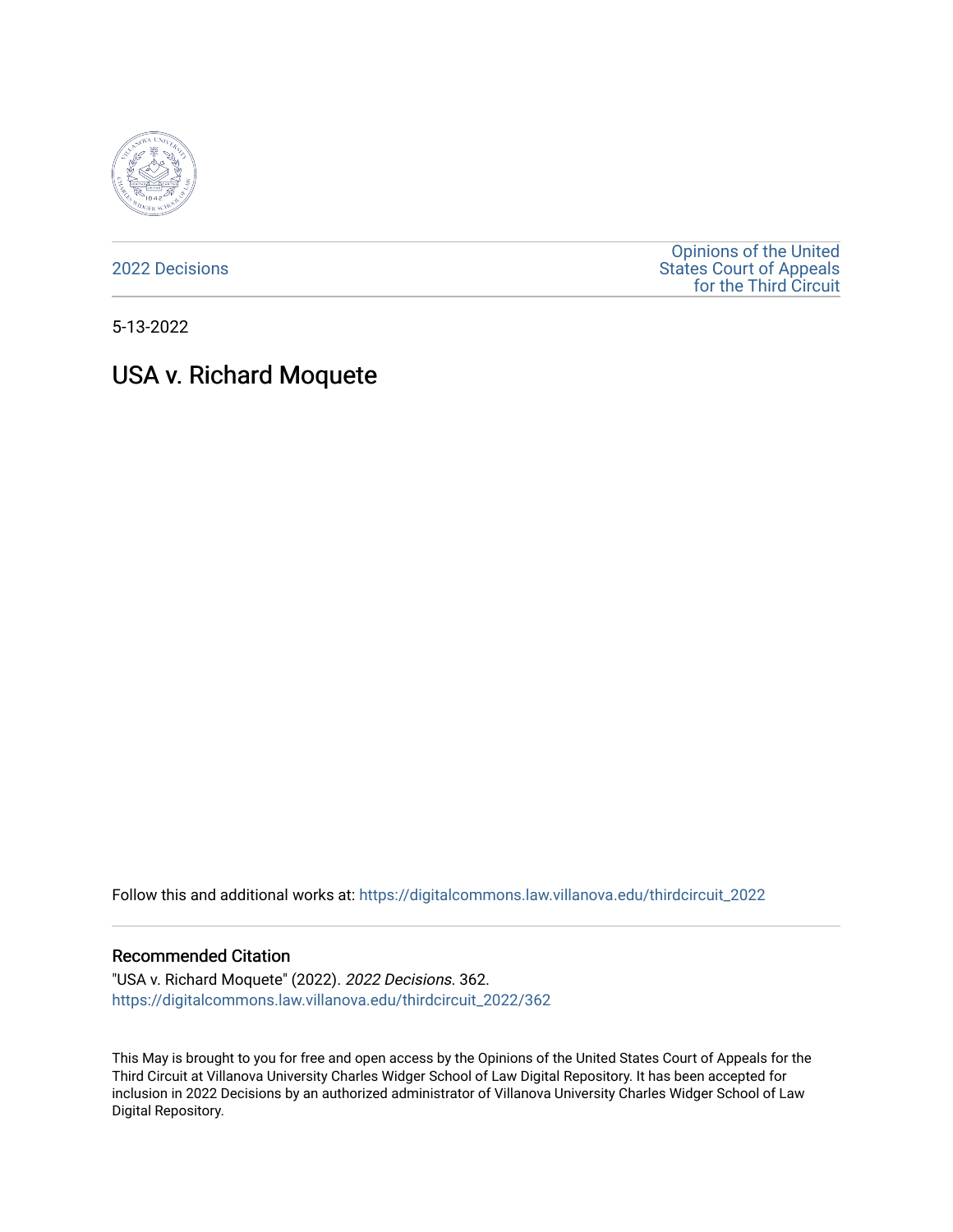### **DLD-125**

## UNITED STATES COURT OF APPEALS FOR THE THIRD CIRCUIT

\_\_\_\_\_\_\_\_\_\_\_

No. 21-2670 \_\_\_\_\_\_\_\_\_\_\_

## UNITED STATES OF AMERICA

v.

RICHARD MOQUETE, a/k/a Donald, Appellant

\_\_\_\_\_\_\_\_\_\_\_\_\_\_\_\_\_\_\_\_\_\_\_\_\_\_\_\_\_\_\_\_\_\_\_\_

On Appeal from the United States District Court for the Eastern District of Pennsylvania (D.C. Criminal Action No. 2:09-cr-00471-004) District Judge: Honorable Paul S. Diamond

\_\_\_\_\_\_\_\_\_\_\_\_\_\_\_\_\_\_\_\_\_\_\_\_\_\_\_\_\_\_\_\_\_\_\_\_

Submitted on Appellee's Motion for Summary Action Pursuant to Third Circuit LAR 27.4 and I.O.P. 10.6 April 14, 2022

Before: KRAUSE, MATEY and PHIPPS, Circuit Judges

(Opinion filed: May 13, 2022) \_\_\_\_\_\_\_\_\_

> OPINION\* \_\_\_\_\_\_\_\_\_

PER CURIAM

<sup>\*</sup> This disposition is not an opinion of the full Court and pursuant to I.O.P. 5.7 does not constitute binding precedent.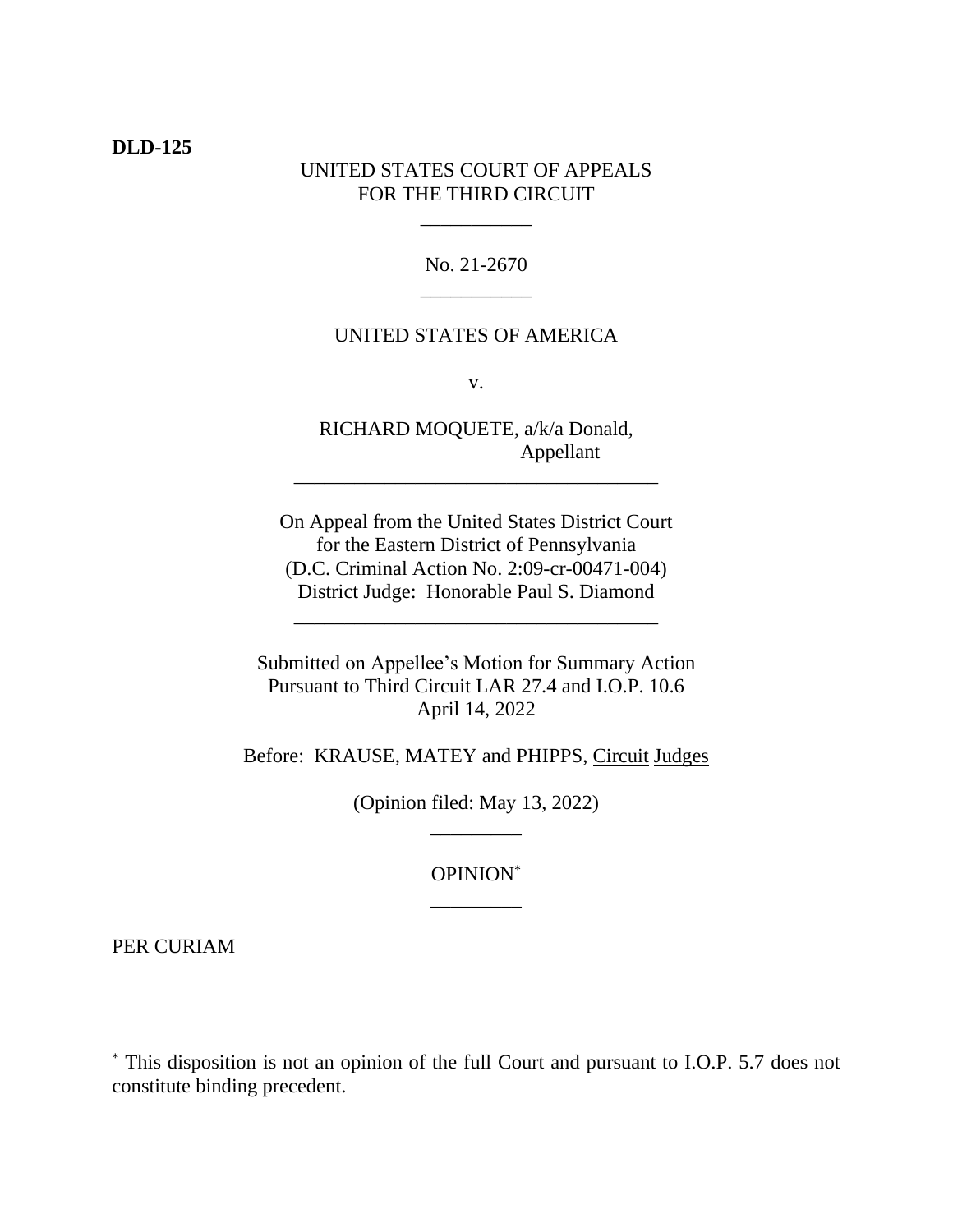Richard Moquete, proceeding pro se, appeals an order of the United States District Court for the Eastern District of Pennsylvania denying his motion for compassionate release pursuant to 18 U.S.C.  $\S 3582(c)(1)(A)$ . For the reasons discussed below, we grant the Government's motion for summary action and will summarily affirm the judgment of the District Court.

Moquete participated in an extensive cocaine trafficking organization. In 2012, he was convicted of multiple offenses, including conspiracy to distribute five kilograms or more of cocaine, distribution of five kilograms or more of cocaine, and possession with intent to distribute five kilograms or more of cocaine, in violation of 21 U.S.C. §§ 841, 846. Moquete was sentenced to 324 months in prison. His anticipated release date is in 2033. We affirmed the judgment on direct appeal. United States v. Moquete, 517 F. App'x 115 (3d Cir. 2013).

In 2021, Moquete moved for compassionate release based on his medical conditions and the COVID-19 pandemic. He stated that he suffered from high blood pressure, was pre-diabetic, and had ongoing issues with his ankle and left hand. Moquete had already been infected with COVID-19. He believed that, if re-infected, he was at risk of severe illness. Moquete argued that prison conditions placed him at risk of infection and that his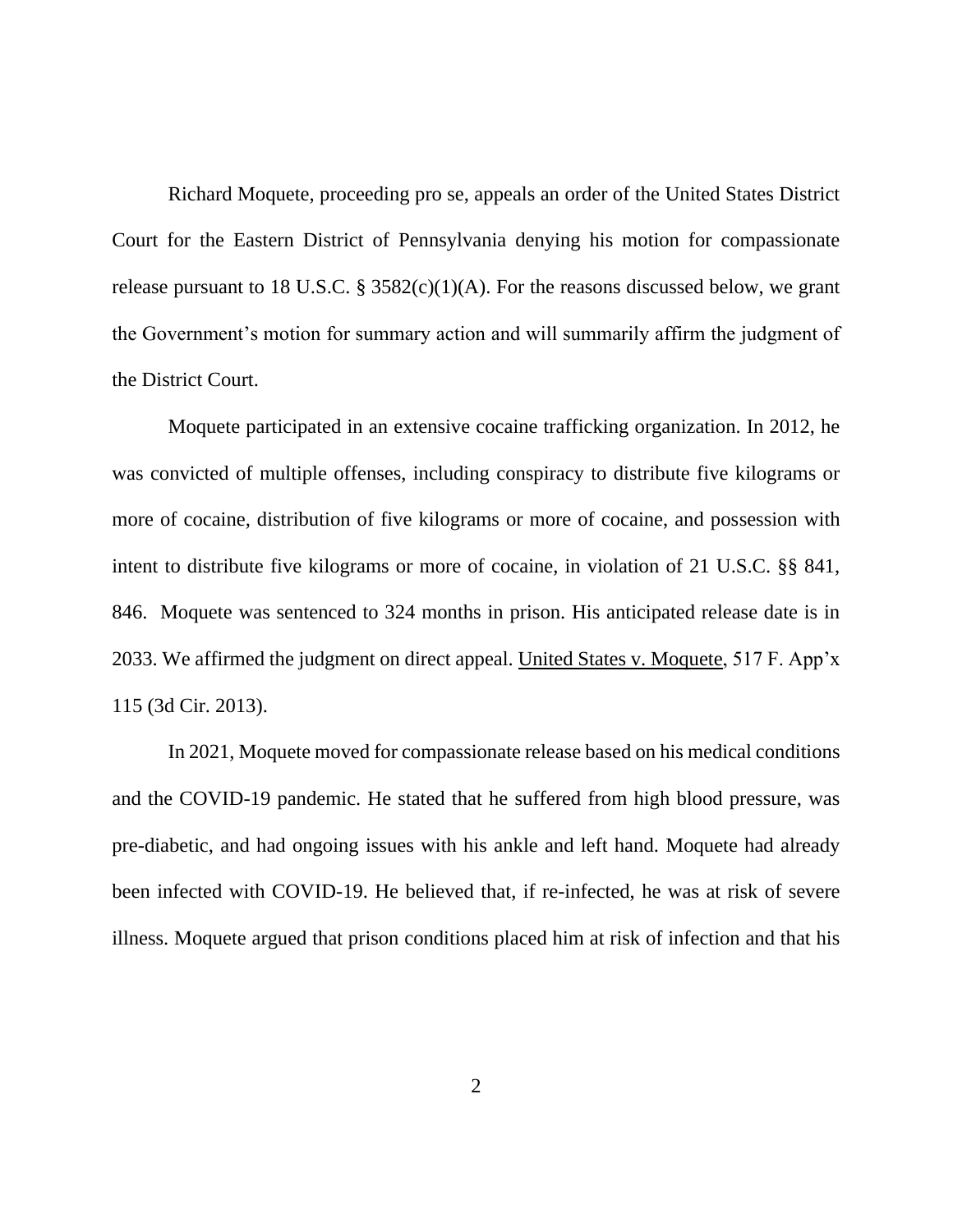release was warranted under the applicable sentencing factors, particularly in light of his post-conviction rehabilitation.

The District Court found that Moquete did not suffer from life-threatening medical conditions, that he could perform normal activities of daily living, and that his medical records did not reflect that he had hypertension or was pre-diabetic. The District Court rejected Moquete's contention that the pandemic coupled with his risk factors established extraordinary or compelling reasons for his release. It noted that he had refused the COVID-19 vaccine, that he had already contracted COVID-19, and that he had suffered mild symptoms of headaches and loss of taste and smell. The District Court also ruled that the sentencing factors and Moquete's danger to others weighed against his release. Moquete appealed and filed his brief. The Government now moves for summary affirmance of the District Court's decision.<sup>1</sup>

We have jurisdiction under 28 U.S.C. § 1291. We review a decision to deny a motion for compassionate release for abuse of discretion. See United States v. Pawlowski, 967 F.3d 327, 330 (3d Cir. 2020). We may take summary action if the appeal presents no substantial question. 3d Cir. L.A.R. 27.4; 3d Cir. I.O.P. 10.6.

A district court "may reduce [a federal inmate's] term of imprisonment" and "impose a term of probation or supervised release" if it finds that "extraordinary and

 $<sup>1</sup>$  The Government's request to file its motion out of time is granted.</sup>